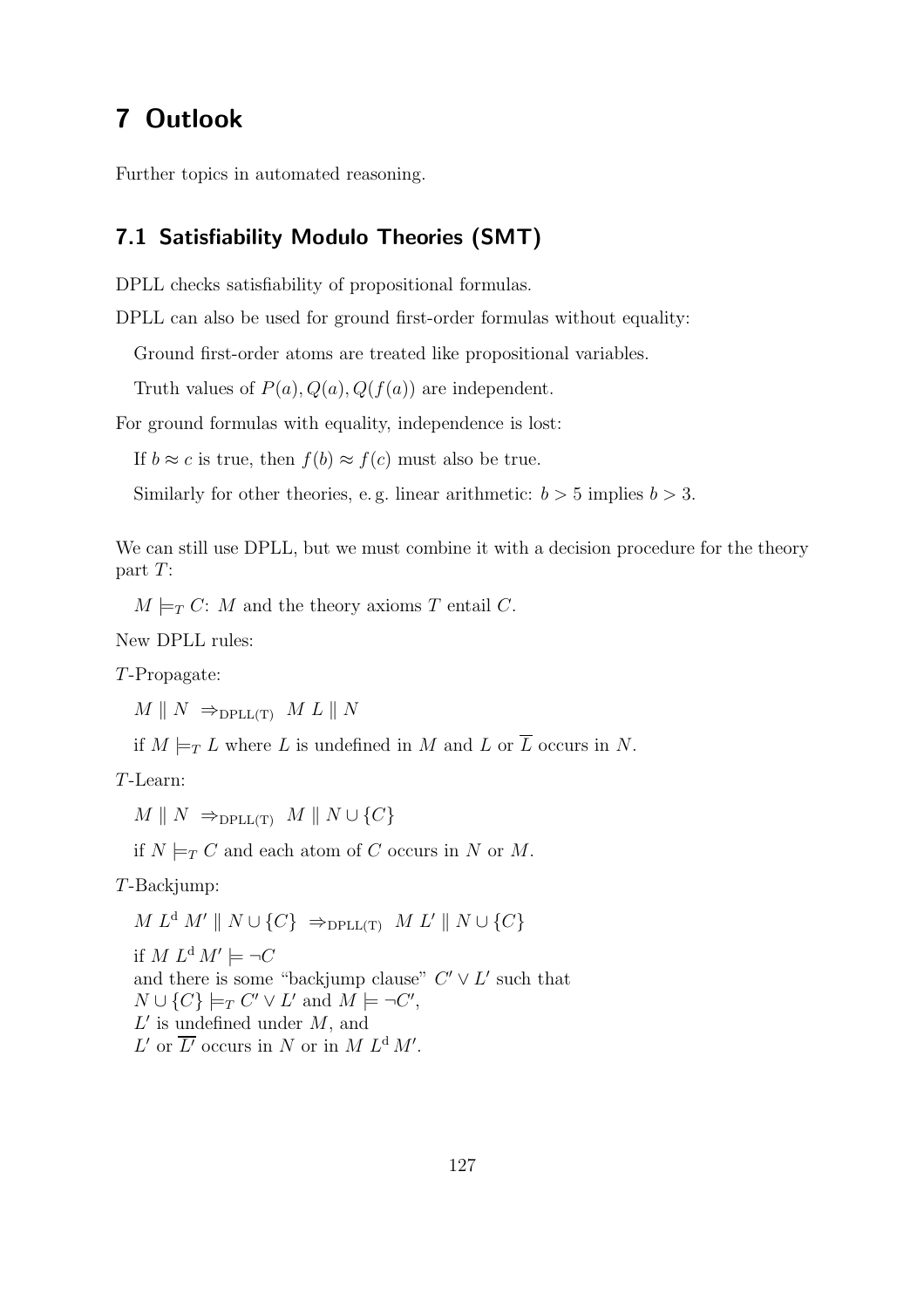#### 7.2 Sorted Logics

So far, we have considered only unsorted first-order logic.

In practice, one often considers many-sorted logics:

read/2 becomes read : array  $\times$  nat  $\rightarrow$  data.

write/3 becomes write : array  $\times$  nat  $\times$  data  $\rightarrow$  array.

Variables:  $x : data$ 

Only one declaration per function/predicate/variable symbol.

All terms, atoms, substitutions must be well-sorted.

Algebras:

Instead of universe  $U_A$ , one set per sort: array<sub>A</sub>, nat<sub>A</sub>.

Interpretations of function and predicate symbols correspond to their declarations:

 $read_{\mathcal{A}} : array_{\mathcal{A}} \times nat_{\mathcal{A}} \rightarrow data_{\mathcal{A}}$ 

Proof theory, calculi, etc.:

Essentially as in the unsorted case.

More difficult:

Subsorts

Overloading

## 7.3 Splitting

Tableau-like rule within resolution to eliminate variable-disjoint (positive) disjunctions:

$$
\frac{N \cup \{C_1 \vee C_2\}}{N \cup \{C_1\} \mid N \cup \{C_2\}}
$$

if  $var(C_1) \cap var(C_2) = \emptyset$ .

Split clauses are smaller and more likely to be usable for simplification.

Splitting tree is explored using intelligent backtracking.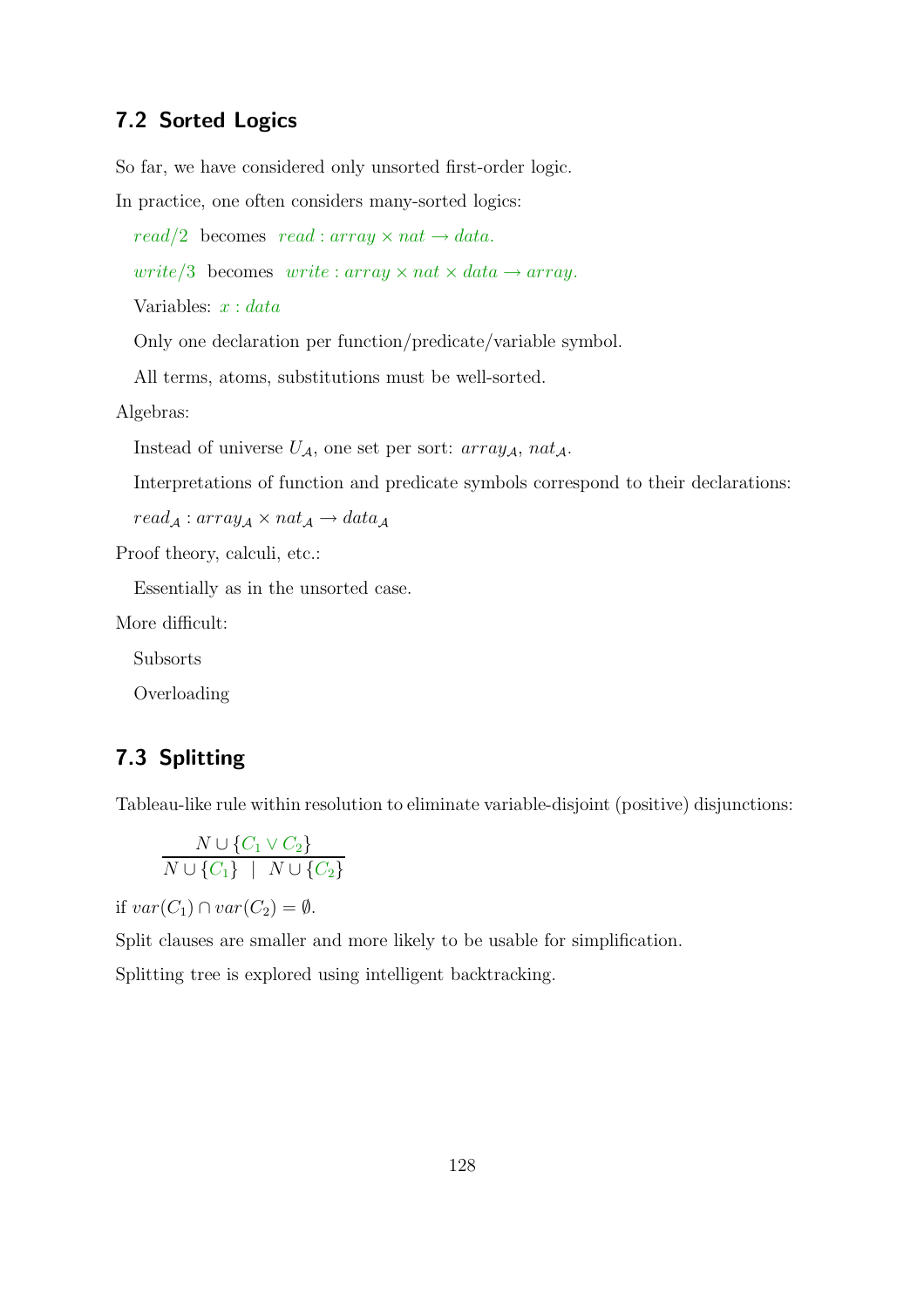### 7.4 Integrating Theories into Resolution

Certain kinds of axioms are

important in practice,

but difficult for theorem provers.

Most important case: equality

but also: orderings, (associativity and) commutativity, . . .

Idea: Combine ordered resolution and critical pair computation.

Superposition (ground case):

$$
\frac{D' \lor t \approx t'}{D' \lor C' \lor s[t] \approx s'}
$$

Superposition (non-ground case):

$$
\frac{D' \lor t \approx t'}{(D' \lor C' \lor s[t'] \approx s')\sigma}
$$

where  $\sigma = \text{mgu}(t, u)$  and u is not a variable.

Advantages:

No variable overlaps (as in KB-completion).

Stronger ordering restrictions:

Only overlaps of (strictly) maximal sides of (strictly) maximal literals are required.

Stronger redundancy criteria.

Similarly for orderings:

Ordered chaining:

$$
\frac{D' \vee t' < t \quad C' \vee s < s'}{(D' \vee C' \vee t' < s')\sigma}
$$

where  $\sigma$  is a most general unifier of t and s.